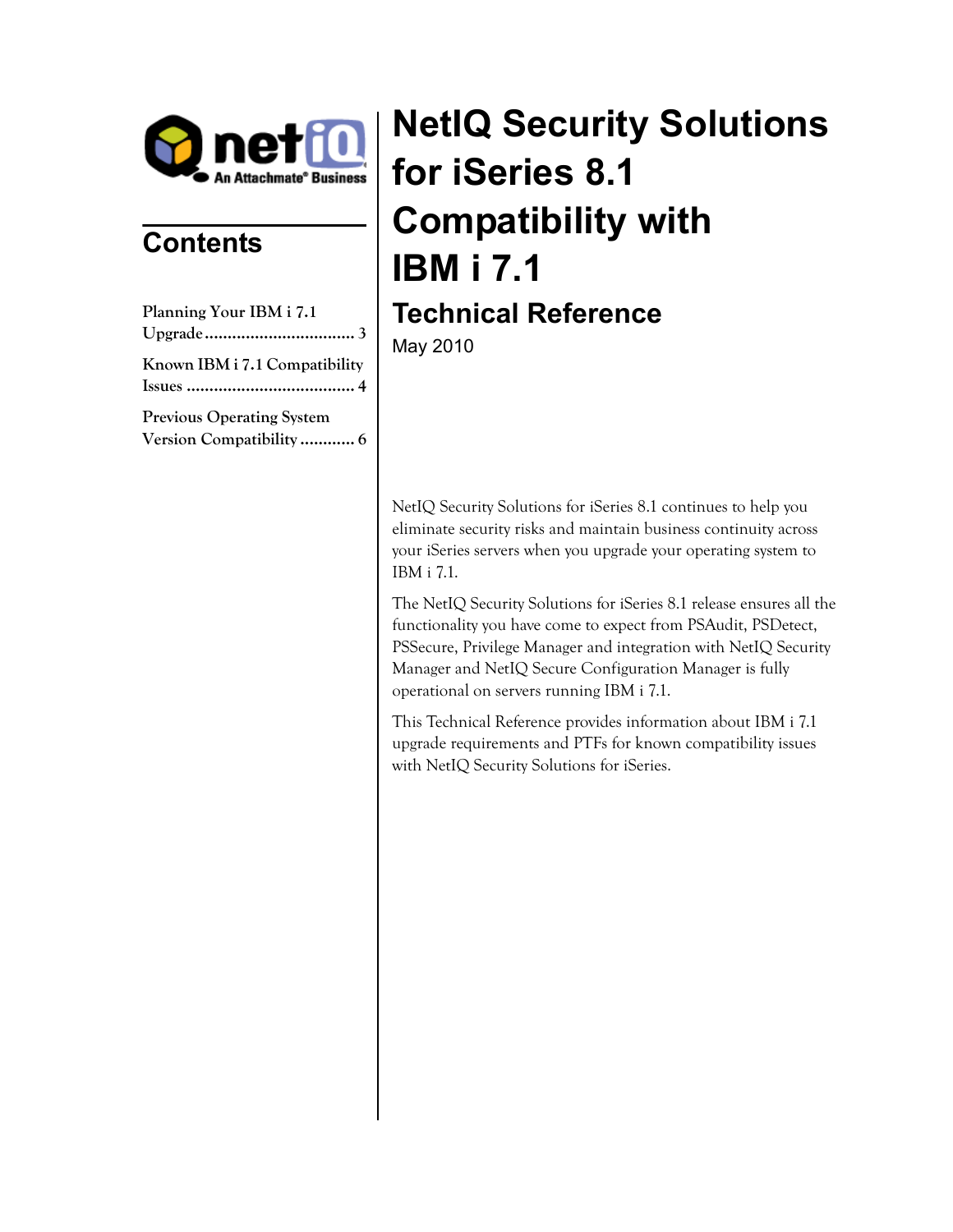#### **Legal Notice**

THIS DOCUMENT AND THE SOFTWARE DESCRIBED IN THIS DOCUMENT ARE FURNISHED UNDER AND ARE SUBJECT TO THE TERMS OF A LICENSE AGREEMENT OR A NON-DISCLOSURE AGREEMENT. EXCEPT AS EXPRESSLY SET FORTH IN SUCH LICENSE AGREEMENT OR NON-DISCLOSURE AGREEMENT, NETIQ CORPORATION PROVIDES THIS DOCUMENT AND THE SOFTWARE DESCRIBED IN THIS DOCUMENT "AS IS" WITHOUT WARRANTY OF ANY KIND, EITHER EXPRESS OR IMPLIED, INCLUDING, BUT NOT LIMITED TO, THE IMPLIED WARRANTIES OF MERCHANTABILITY OR FITNESS FOR A PARTICULAR PURPOSE. SOME STATES DO NOT ALLOW DISCLAIMERS OF EXPRESS OR IMPLIED WARRANTIES IN CERTAIN TRANSACTIONS; THEREFORE, THIS STATEMENT MAY NOT APPLY TO YOU.

This document and the software described in this document may not be lent, sold, or given away without the prior written permission of NetIQ Corporation, except as otherwise permitted by law. Except as expressly set forth in such license agreement or non-disclosure agreement, no part of this document or the software described in this document may be reproduced, stored in a retrieval system, or transmitted in any form or by any means, electronic, mechanical, or otherwise, without the prior written consent of NetIQ Corporation. Some companies, names, and data in this document are used for illustration purposes and may not represent real companies, individuals, or data.

This document could include technical inaccuracies or typographical errors. Changes are periodically made to the information herein. These changes may be incorporated in new editions of this document. NetIQ Corporation may make improvements in or changes to the software described in this document at any time.

#### **© 2010 NetIQ Corporation. All rights reserved.**

U.S. Government Restricted Rights: If the software and documentation are being acquired by or on behalf of the U.S. Government or by a U.S. Government prime contractor or subcontractor (at any tier), in accordance with 48 C.F.R. 227.72024 (for Department of Defense (DOD) acquisitions) and 48 C.F.R. 2.101 and 12.212 (for non-DOD acquisitions), the government's rights in the software and documentation, including its rights to use, modify, reproduce, release, perform, display or disclose the software or documentation, will be subject in all respects to the commercial license rights and restrictions provided in the license agreement.

Check Point, FireWall-1, VPN-1, Provider-1, and SiteManager-1 are trademarks or registered trademarks of Check Point Software Technologies Ltd.

ActiveAudit, ActiveView, Aegis, AppManager, Change Administrator, Change Guardian, Compliance Suite, the cube logo design, Directory and Resource Administrator, Directory Security Administrator, Domain Migration Administrator, Exchange Administrator, File Security Administrator, Group Policy Administrator, Group Policy Guardian, Group Policy Suite, IntelliPolicy, Knowledge Scripts, NetConnect, NetIQ, the NetIQ logo, PSAudit, PSDetect, PSPasswordManager, PSSecure, Secure Configuration Manager, Security Administration Suite, Security Manager, Server Consolidator, VigilEnt, and Vivinet are trademarks or registered trademarks of NetIQ Corporation or its subsidiaries in the USA. All other company and product names mentioned are used only for identification purposes and may be trademarks or registered trademarks of their respective companies.

For purposes of clarity, any module, adapter or other similar material ("Module") is licensed under the terms and conditions of the End User License Agreement for the applicable version of the NetIQ product or software to which it relates or interoperates with, and by accessing, copying or using a Module you agree to be bound by such terms. If you do not agree to the terms of the End User License Agreement you are not authorized to use, access or copy a Module and you must destroy all copies of the Module and contact NetIQ for further instructions.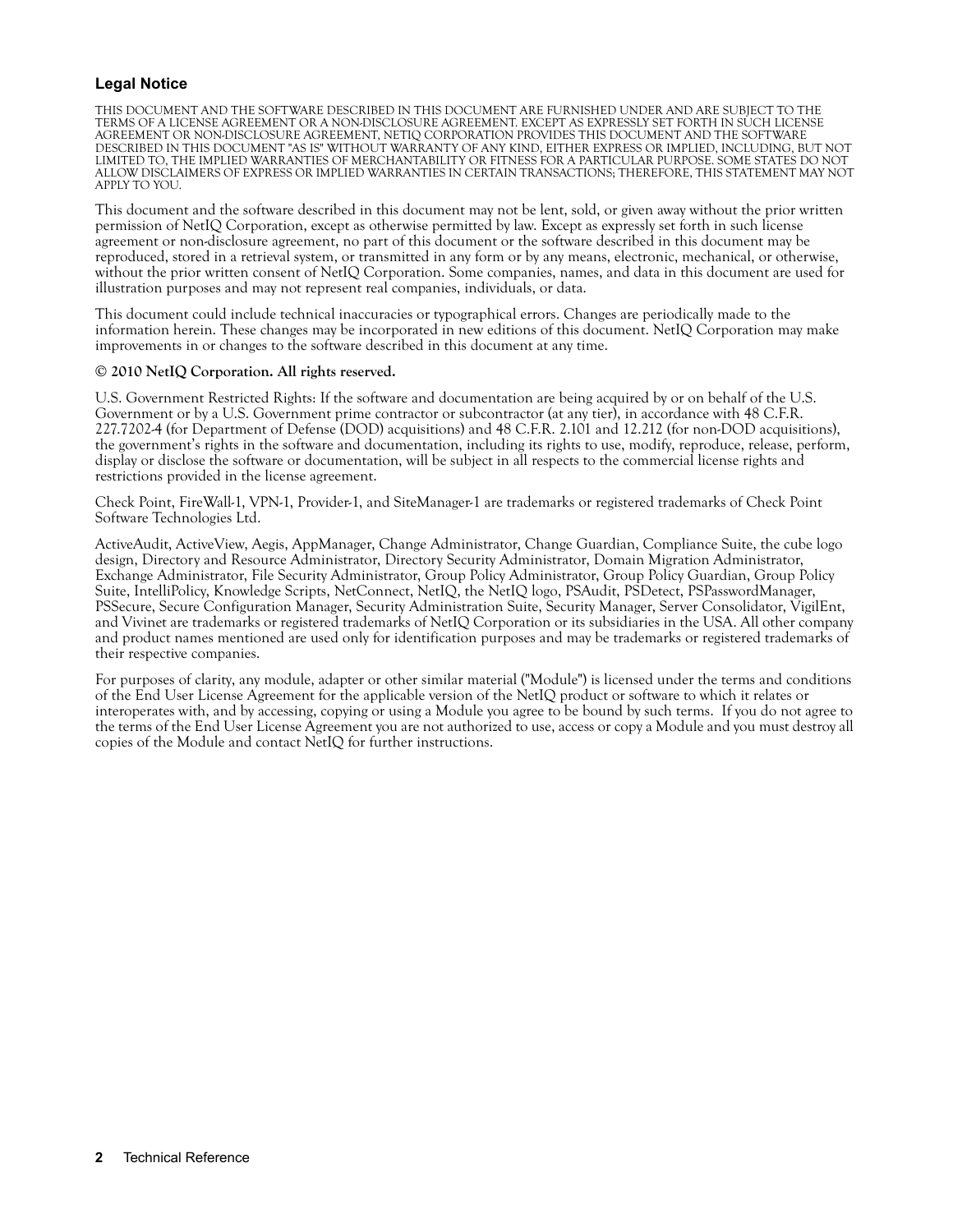## **Planning Your IBM i 7.1 Upgrade**

This section addresses issues to consider and provides steps to follow before upgrading your operating system to IBM i 7.1 on systems running NetIQ Security Solutions for iSeries 8.1.

## **Upgrade Checklist**

Review the following checklist items before upgrading to IBM i 7.1.

| <b>Checklist Items</b>                                                                                                                                                                                                                                                                   |
|------------------------------------------------------------------------------------------------------------------------------------------------------------------------------------------------------------------------------------------------------------------------------------------|
| 1. If you use NetIQ Security Manager to audit iSeries log data, determine the best time to<br>perform the upgrade. For more information, see "NetIQ Security Manager Processing<br>Issues" on page 3.                                                                                    |
| 2. Review the known issues described in "Known IBM i 7.1 Compatibility Issues" on page 4.                                                                                                                                                                                                |
| 3. Permanently apply all currently applied NetIQ Security Solutions for iSeries PTFs for all<br>licensed programs: 1PSA001, 1PSC001, 1PSD001, 1PSI001, 1PSP001, and 1PSS001. For<br>more information, see "Permanently Apply PTFs" on page 3.                                            |
| 4. If you are using PSSecure Profile and Password Management to monitor inactive user<br><b>profiles</b> , remove the $Q^*$ exclusion from the User Profile Management featue and hold the<br>PSPROFILE scheduled job. For more information, see "Remove the Q* Exclusion" on<br>page 4. |
| 5. After upgrading to i 7.1, re-add the Q <sup>*</sup> exclusion to the User Profile Management feature<br>and start the PSPROFILE scheduled job. For more information, see "Re-Add the Q*<br>Exclusion" on page 4.                                                                      |

## <span id="page-2-0"></span>**NetIQ Security Manager Processing Issues**

If you use the NetIQ Security Manager Log Manager for iSeries product, consider upgrading to IBM i 7.1 when you have no batch processes scheduled. The upgrade process can generate a large volume of journal entries in the QAUDJRN, depending on the journal settings. Processing these journal entries will require additional time and can severely affect jobs in Security Manager and the PSAudit System Auditing and Reporting function.

## <span id="page-2-1"></span>**Permanently Apply PTFs**

Before upgrading your operating system to IBM i 7.1, you must permanently apply all currently applied NetIQ Security Solutions for iSeries PTFs.

#### **To permanently apply PTFs:**

1. Type the following command on the iSeries command line.

```
APYPTF LICPGM(1PSA001) RLS(V8R1M0) SELECT(*ALL) APY(*PERM) DELAYED(*NO)
```
#### **Note**

You can run the command interactively. It is not necessary to perform an IPL after applying the NetIQ PTFs.

- <span id="page-2-2"></span>2. Press **Enter**.
- 3. Repeat Steps **1** and **[2](#page-2-2)** for licensed programs 1PSC001, 1PSD001, 1PSI001, 1PSP001 and 1PSS001.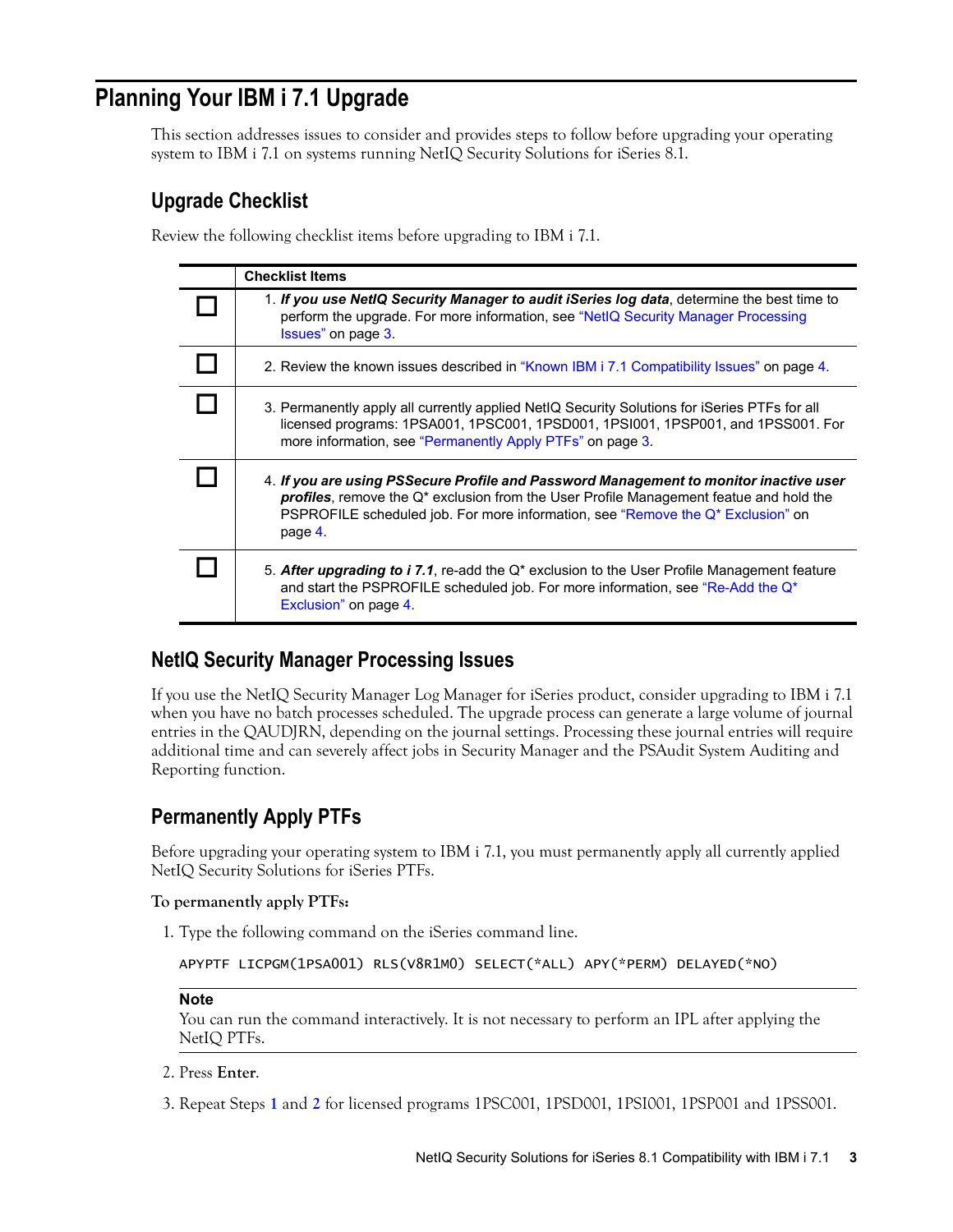## <span id="page-3-1"></span>**Remove the Q\* Exclusion**

The upgrade to IBM i 7.1 can remove and replace one of the IBM "Q" profiles. If you are using PSSecure Profile and Password Management (PPM) to monitor inactive user profiles, you must remove the  $Q^*$ exclusion from the PPM User Profile Management function. You must also hold the PSPROFILE scheduled job.

#### **To remove the Q\* exclusion from PPM:**

- 1. On the command line, type WRKJOBSCDE, and then press **Enter**.
- 2. **If the PSPROFILE job is scheduled**, put it on hold.
- 3. From the NetIQ Product Access Menu, type 2 (PSSecure) ,and then press **Enter**.
- 4. Type 2 (Profile and Password Management), and then press **Enter**.
- 5. Type 1 (General Options Menu), and then press **Enter**.
- 6. Type 17 (User Profile Exclusions), and then press **Enter**.
- 7. Remove the entry for  $Q^*$ .

## <span id="page-3-2"></span>**Re-Add the Q\* Exclusion**

After you upgrade to IBM i 7.1, you must re-add the  $Q^*$  exclusion to the PPM User Profile Management function and release the PSPROFILE scheduled job. For more information, see "Remove the  $Q^*$ [Exclusion" on page](#page-3-1) 4.

## <span id="page-3-0"></span>**Known IBM i 7.1 Compatibility Issues**

NetIQ Corporation strives to ensure our products provide quality solutions for your security needs. We have tested all NetIQ Security Solutions for iSeries products on systems running IBM i 7.1. This section describes known issues found during compatibility testing.

## **SQL Monitor Stops Collecting Data for the Database Monitor Object**

After you upgrade to IBM i 7.1, the SQL Monitor stops collecting data for the Database Monitor object in the PSAudit System Auditing and Reporting (SAR) function. The SQL/QRY Audit Report provides Command data only. To work around this issue, you must rename the Monitor object.

#### **To rename the Monitor object:**

1. On the iSeries command line, type the following command, and then press **Enter**:

```
RNMOBJ PSAUDIT/SAR0514F *FILE SAR0514F80
```
2. To create a duplicate Monitor object, type the following command, and then press **Enter**:

CRTDUPOBJ OBJ(QAQQDBMN) FROMLIB(QSYS) OBJTYPE(\*FILE) TOLIB(PSAUDIT) NEWOBJ(SAR0514F)

3. To change the object's ownership, type the following command, and then press **Enter**:

CHGOBJOWN PSAUDIT/SAR0514F \*FILE NEWOWN(PSOBJOWN)

4. To grant object authority, type the following command, and then press **Enter**:

GRTOBJAUT PSAUDIT/SAR0514F \*FILE REFOBJ(PSAUDIT/SAR0514F80)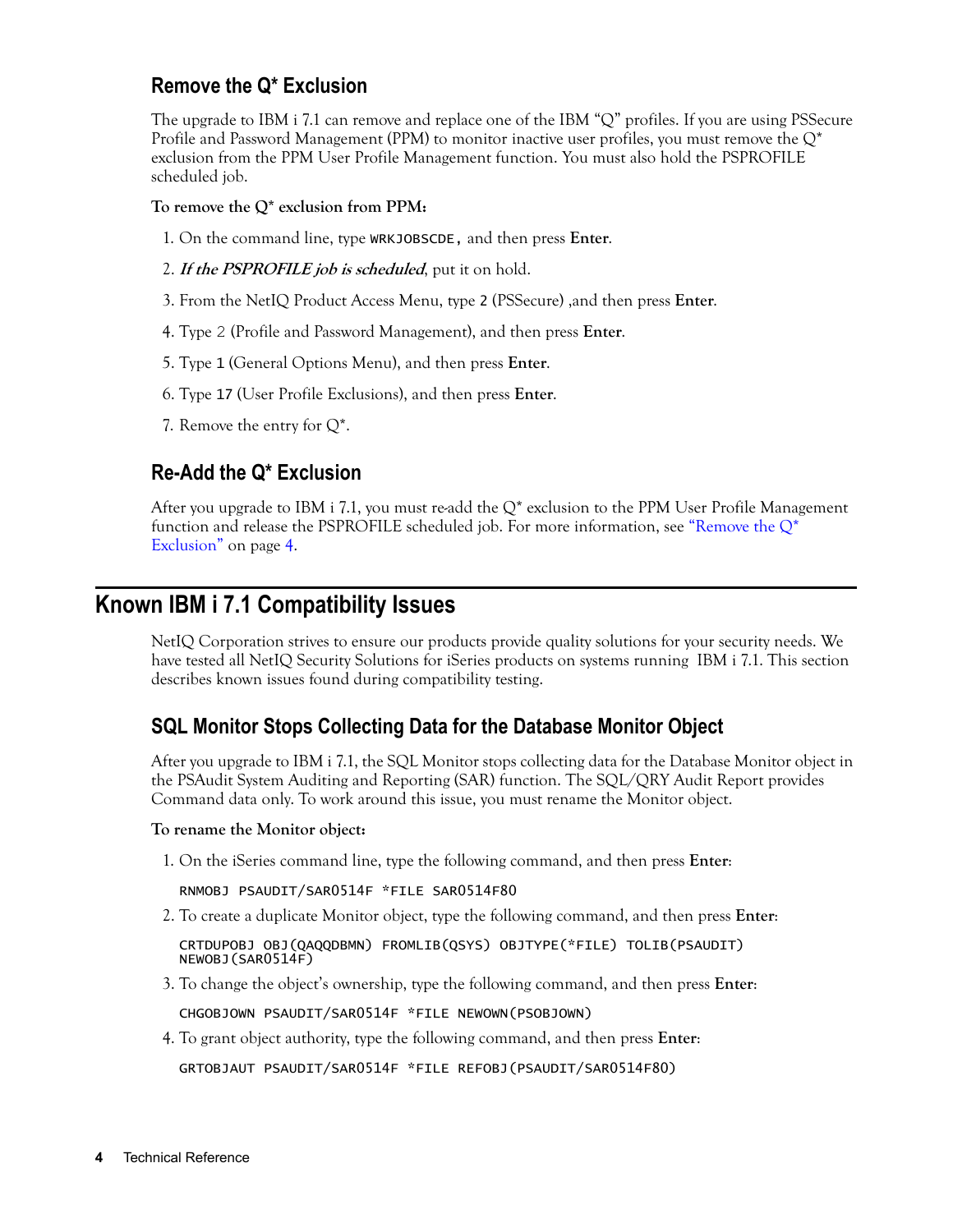## **PSDetect Wizard Fails While Configuring Email Alerts**

The PSDetect QuickStart Wizard fails when you try to configure PSDetect to send email alerts or forward alerts to NetIQ Security Manager. To work around this issue, manually configure the mail server.

#### **To manually configure the mail server:**

- 1. On the iSeries command line, type CFGTCP, and then press **Enter**.
- 2. Type 10 (Work with TCP/IP host table entries), and then press **Enter**.
- 3. Type 1 (Add), and then press **Enter**.
- 4. Specify the IP address and the name of the mail server, and then press **Enter**.

#### **To manually add the email address where you want to send alerts:**

- 1. Type PSMENU, and then press **Enter**.
- 2. Type 3 (PSDetect), and then press **Enter**.
- 3. Type 11 (PSDetect Action Setup Menu), and then press **Enter**.
- 4. Type 6 (Work With Email Addresses), and then press **Enter**.
- 5. Press **F6** to add the email address for the user name specified in the PSDetect QuickStart Wizard.

## **Cannot Install the Operations Navigator Plug-in for RRM**

You cannot install the Operations Navigator plug-in for Remote Request Management (RRM) on any systems running an IBM i 6.1 or i 7.1 Navigator client. If you want to retain the ability to use the RRM Operations Navigator plug-in, do not upgrade your Operations Navigator client beyond V5R4.

If you need further assistance with any issue, please contact NetIQ Technical Support at support@netiq.com.

## **Cannot Support New Profile Parameters**

The IBM i 7.1 operating system includes two new profile parameters: User Expiration Date (USREXPDATE) and User Expiration Interval (USREXPITV). The Change User Profile (CHGUSRPRF) and Create User Profile (CRTUSRPRF) commands do not support these new parameters in the following NetIQ Corporation product components:

- **•** PSSecure Profile and Password Management (PPM) templates and PPM synchronization
- **•** Secure Configuration Manager Profile object
- **•** Security Manager Log Manager for iSeries forensic analysis queries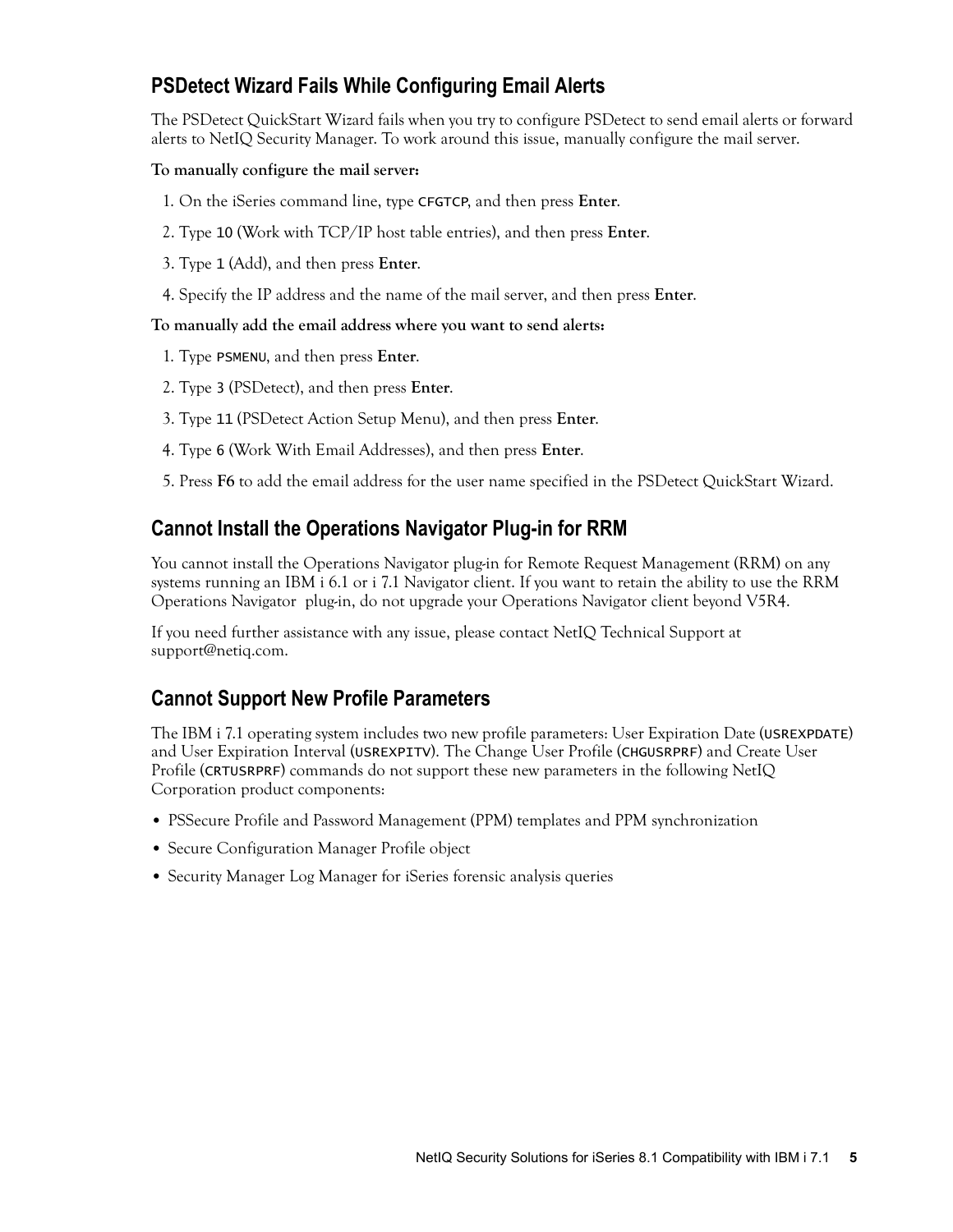## <span id="page-5-0"></span>**Previous Operating System Version Compatibility**

NetIQ Security Solutions for iSeries 8.1 continues to support the following IBM operating system features provided in previous operating system releases.

## **QAUDCTL System Value Support**

The Security Manager Monitor Console displays events triggered for a change to system value QAUDCTL under **All Other iSeries Alerts** instead of **QAUDCTL System Value Changed**. The PSDetect QuickStart Wizard uses a previous operating system version message ID when creating a filter to monitor for changes to QAUDCTL.

#### **To manually change the message ID:**

- 1. From the NetIQ Product Access Menu, type 3 (PSDetect), and then press **Enter**.
- 2. Type 3 (Work with Alert Filters), and then press **Enter**.
- 3. Type 5 (Work with Filters) to the left of the QHST alert filter, and then press **Enter**.
- 4. Type 5 (Work with Filter Details) to the left of the Monitor QAUDCTL Changes filter, and then press **Enter**.
- 5. Type 2 (Change) to the left of message ID CPF1806, and then press **Enter**.
- 6. In the **Message ID** field, type CPF180F, and then press **Enter**.

## **Password Level Support**

You can control password values and restrictions on your iSeries server by setting the password level system value QPWDLVL. The password level defines the maximum number of characters used in a password, as well as how your iSeries passwords affect communication with other systems in a network.

NetIQ Security Solutions for iSeries 8.1 components support password level 0, which uses the following standards:

- **•** Allows a password length of 10 characters or less
- **•** Restricts passwords from beginning with a numeric character or underscore
- Supports conversion to uppercase EBCDIC characters, including A through Z, 0 through 9, @, #, \_, and \$

The following sections describe how setting password levels 1, 2, and 3 affect NetIQ Security Solutions for iSeries components.

#### **PSSecure Profile and Password Management**

Profile and Password Management (PPM) helps you manage user profiles and control users' passwords on iSeries servers when QPWDLVL is set to 0 or 1. Except for specific User Profile Management (UPM) functions, PPM does not support password levels higher than 1.

Setting QPWDLVL to 2 or 3 causes the following limitations:

- **•** Users cannot access all menu options.
- **•** PPM does not send password expiration warning messages.
- **•** PPM redirects users to the IBM Change Password screen when they enter an expired password.
- **•** Users cannot synchronize profiles and passwords.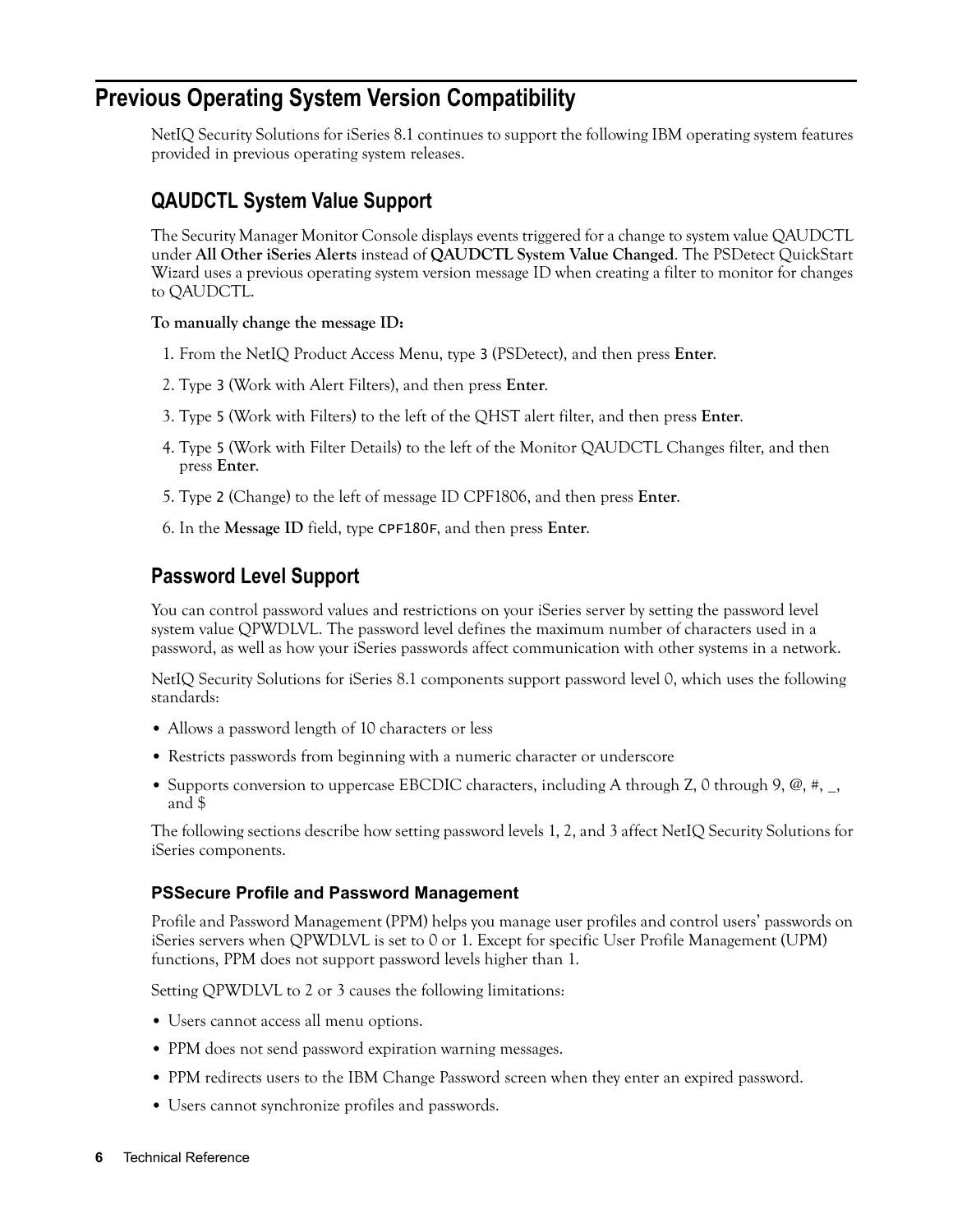The PSPROFILE job allows you to automatically disable, delete, and archive inactive user profiles on your system. If you want to use the PSPROFILE job and other UPM functions on NetIQ Security Solutions for iSeries 8.1, apply NetIQ Security Solutions for iSeries PTF 1S03001.

#### **PSAudit System Auditing and Reporting**

System Auditing and Reporting (SAR) Profiles with Weak Passwords and 10 Point Security Check-up reports provide an analysis of the user profile passwords used in your environment. Running these reports regularly helps identify passwords that are not compliant with your company's password policy.

| <b>QPWDLVL Setting</b> | <b>SAR Support</b>                                                                                                                                                                                      |
|------------------------|---------------------------------------------------------------------------------------------------------------------------------------------------------------------------------------------------------|
| 0                      | The Profiles with Weak Passwords and 10 Point Security Check-up reports identify weak<br>passwords.                                                                                                     |
|                        | The Profiles with Weak Passwords report does not provide user profile information and<br>the 10 Point Security Check-up report provides the password level setting instead of a<br>pass or fail rating. |
|                        | You can use the Profiles with Weak Passwords and 10 Point Security Check-up reports<br>only if your passwords meet the standard used in password level 0.                                               |
| 3                      | The Profiles with Weak Passwords report does not provide user profile information and<br>the 10 Point Security Check-up report provides the password level setting instead of a<br>pass or fail rating. |

SAR provides the following support for operating system password levels.

#### **PSPasswordManager**

PSPasswordManager checks for compliance with existing operating system password composition rules. PSPasswordManager also uses a customizable pre-defined word list beyond operating system native capabilities to enforce the use of well-constructed passwords.

PSPasswordManager provides the following support for operating system password levels.

| <b>QPWDLVL Setting</b> | <b>PSPasswordManager Support</b>                                                                    |
|------------------------|-----------------------------------------------------------------------------------------------------|
|                        | PSPasswordManager functions without limitations.                                                    |
|                        | PSPasswordManager does not function.                                                                |
|                        | You can use PSPasswordManager only if your passwords meet the standard used in<br>password level 0. |
|                        | The PSPasswordManager component does not function.                                                  |

## **Using NetIQ Security Solutions for iSeries 8.1 with Multiple IASPs**

Independent Auxiliary Storage Pools (IASPs) are physical collections of disks that are independent from the rest of the storage on a system. Since each IASP contains all the necessary system information associated with the data it contains, you can take an IASP offline, bring it online without an IPL, or switch it between systems while the system is active.

Most NetIQ Security Solutions for iSeries components reference only objects located in the Base System ASP. However, you can configure some components to reference objects located in any IASP by issuing the SETASPGRP command or specifying an IASP through the job description.

The following sections describe how multiple IASPs affect each NetIQ Security Solutions for iSeries component.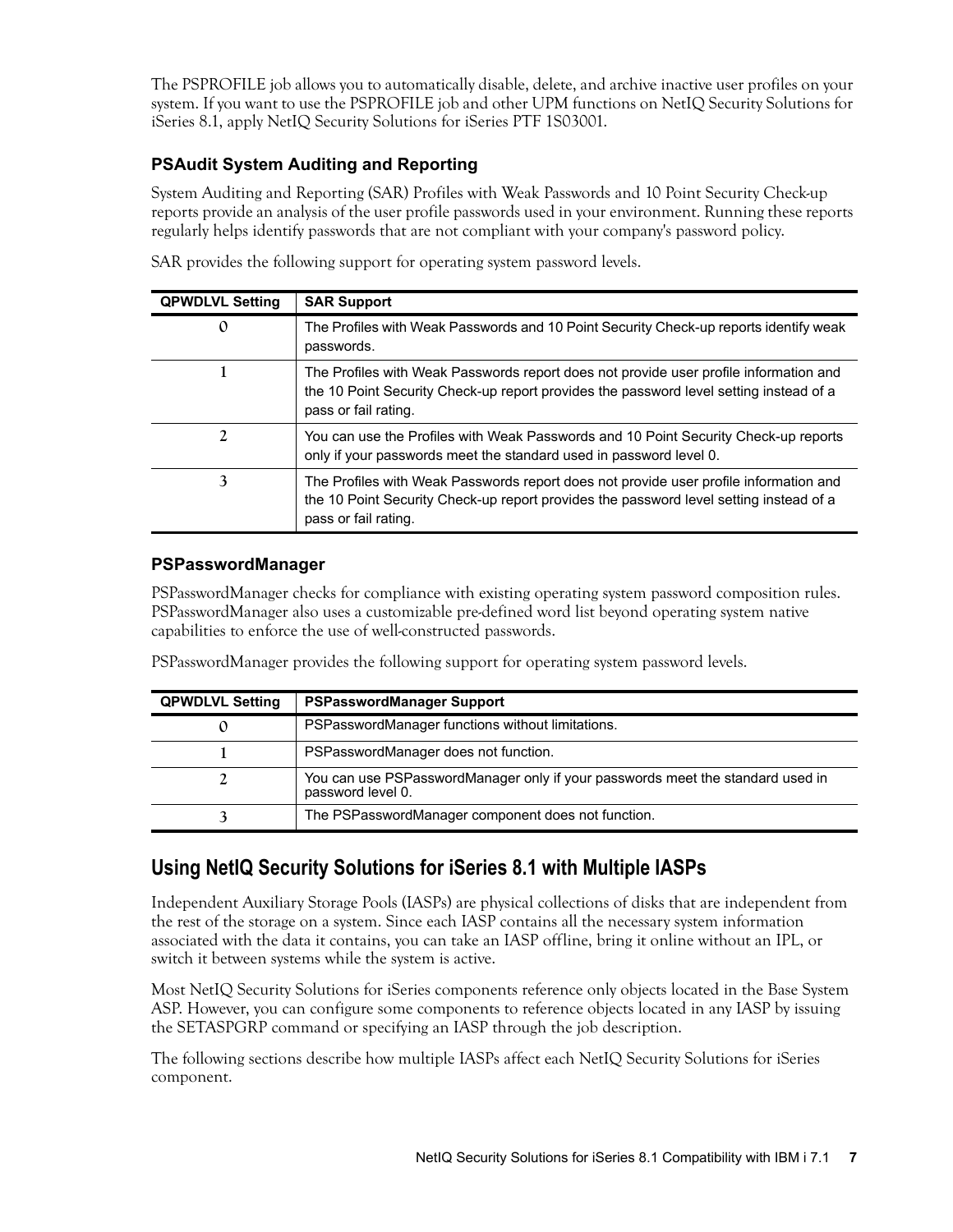#### **PSAudit System Auditing and Reporting**

You can analyze security risks, ensure policy compliance, and secure your IASPs using Secure Configuration Manager task reports. These task reports provide the name of the IASP from which NetIQ Security Solutions for iSeries gathered QAUDJRN log data. You can also run these IASP reports through iSeries terminal emulation using the PSRUNRPT command.

For more information about IASP support, see the *NetIQ Security Solutions for iSeries Installation Guide*.

#### **PSAudit Data Auditing and Reporting**

Data Auditing and Reporting (DAR) can audit files across multiple IASPs and provide the ASP group name for a file in the heading of the File Accessed and Changed Data reports.

To use DAR to track changes made to a file that exists in libraries located in multiple IASPs, the files must have identical layouts. For example, if MYLIB/MYFILE exists in both the Base System ASP and MYASP IASP, these two files must have identical layouts. DAR can audit and run reports for both files.

Before adding a file located in an IASP to DAR or producing a DAR report, specify the appropriate IASP by either issuing the SETASPGRP command or specifying the IASP in the job description. For more information about changing a job description, see the IBM documentation.

#### **To add a file in an IASP to DAR:**

1. Specify the IASP for the current job by typing the following command.

#### SETASPGRP ASPGRP(IASPNAME)

where *IASPNAME* is the name of the IASP where the file is located.

- 2. Press **Enter**.
- 3. Access the Work with Files screen by executing the following option string starting at the NetIQ Product Access Menu:

**Opt** 1 **(PSAudit)** > 3 **(Data Auditing and Reporting)**

- 4. Press **F6** to access the **Add Files to be Journaled** window.
- 5. Specify the name of the file you want to monitor, and then press **Tab**.
- 6. Specify the name of the library where the file is located, and then press **Enter**.

#### **PSSecure Remote Request Management**

RRM assumes objects are located in the Base System ASP unless the remote transaction fully qualifies an object in IFS notation. If you are using RRM to secure your server at the object level, all remote transactions must provide explicit object paths.

When remote transactions fully qualify an object located in IASP, RRM correctly collects and secures the object.

The following procedure describes how to perform an FTP transfer of a fully qualified object in the example MYASP IASP.

#### **To retrieve MYLIB/MYFILE from MYASP IASP:**

- 1. From a PC DOS window, type FTP system\_ip, and then press **Enter**.
- 2. Enter your iSeries user name and press **Enter**.
- 3. Enter your iSeries password, and then press **Enter**.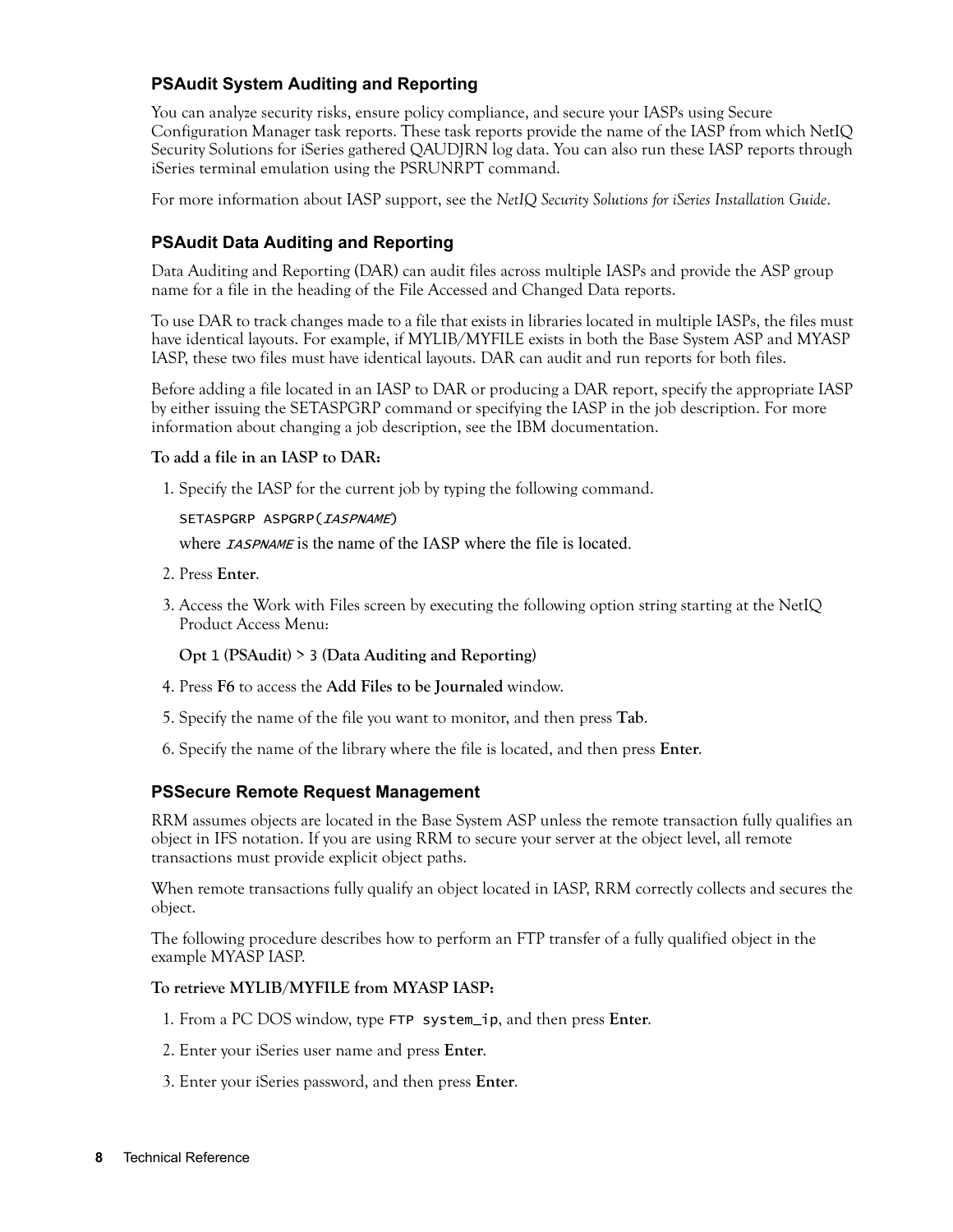- 4. Type binary, and then press **Enter**.
- 5. Type quote site namefmt 1, and then press **Enter**.
- 6. Type the following command:

get /MYASP/QSYS.LIB/MYLIB.LIB/MYFILE.FILE/MYFILE.MBR C:\MYFILE.MBR

- 7. Press **Enter**.
- 8. Type quit, and then press **Enter**.
- 9. On your iSeries server, access the Work With Collected Entries screen by executing the following option string starting at the NetIQ Product Access Menu:

#### **Opt** 2 **(PSSecure) >** 3 **(Remote Request Management) >** 2 **(Work with Collected Entries)**

10. Type 10 (Object) in the **Op** field to the left of the FTP SEND entry, and then press Enter to display the object path.

RRM displays the collected object path in the following format:

#### /MYASP/QSYS.LIB/MYLIB.LIB/MYFILE.FILE/MYFILE.MBR

where

| <i>MYASP</i>      | specifies the name of your IASP.                                              |
|-------------------|-------------------------------------------------------------------------------|
| <i>MYLIB.LIB</i>  | specifies the name of the library where the document is located on your IASP. |
|                   | MYFILE. FILE specifies the name of the file located on your IASP.             |
| <i>MYFILE.MBR</i> | specifies the name of the member contained in the file located on your IASP.  |

#### **PSSecure Object Authority Management**

You can use Object Authority Management (OAM) with any object located in the Base System ASP or in the OAM job's IASP. To use OAM with objects in different IASPs, you must either issue the SETASPGRP command or specify the IASP in the job's description. For more information about changing a job description, see the IBM documentation.

The following procedure describes how to set authority for the example MYLIB/MYFILE based on MYTEMPLATE using the SETASPGRP command.

#### **To set authority based upon an OAM template:**

1. To specify the IASP for the current job, type the following command, and then press **Enter**:

#### SETASPGRP ASPGRP(IASPNAME)

where **IASPNAME** is the name of the IASP where the file is located.

2. To set the authority of the file, type the following command, and then press **Enter**:

```
PSSECURE/STROAMAPI TEMPLATE(MYTEMPLATE) LIB(MYLIB) OBJ(MYFILE) TYPE(*FILE) 
CMPLFLG(*YES)
```
#### **PSSecure Secure File Editor**

You can use Secure File Editor (SFE) with any file located in the Base System ASP or in the SFE job's IASP. To use SFE with files in different IASPs, you must either issue the SETASPGRP command or specify the IASP in the job's description. For more information about changing a job description, see the IBM documentation.